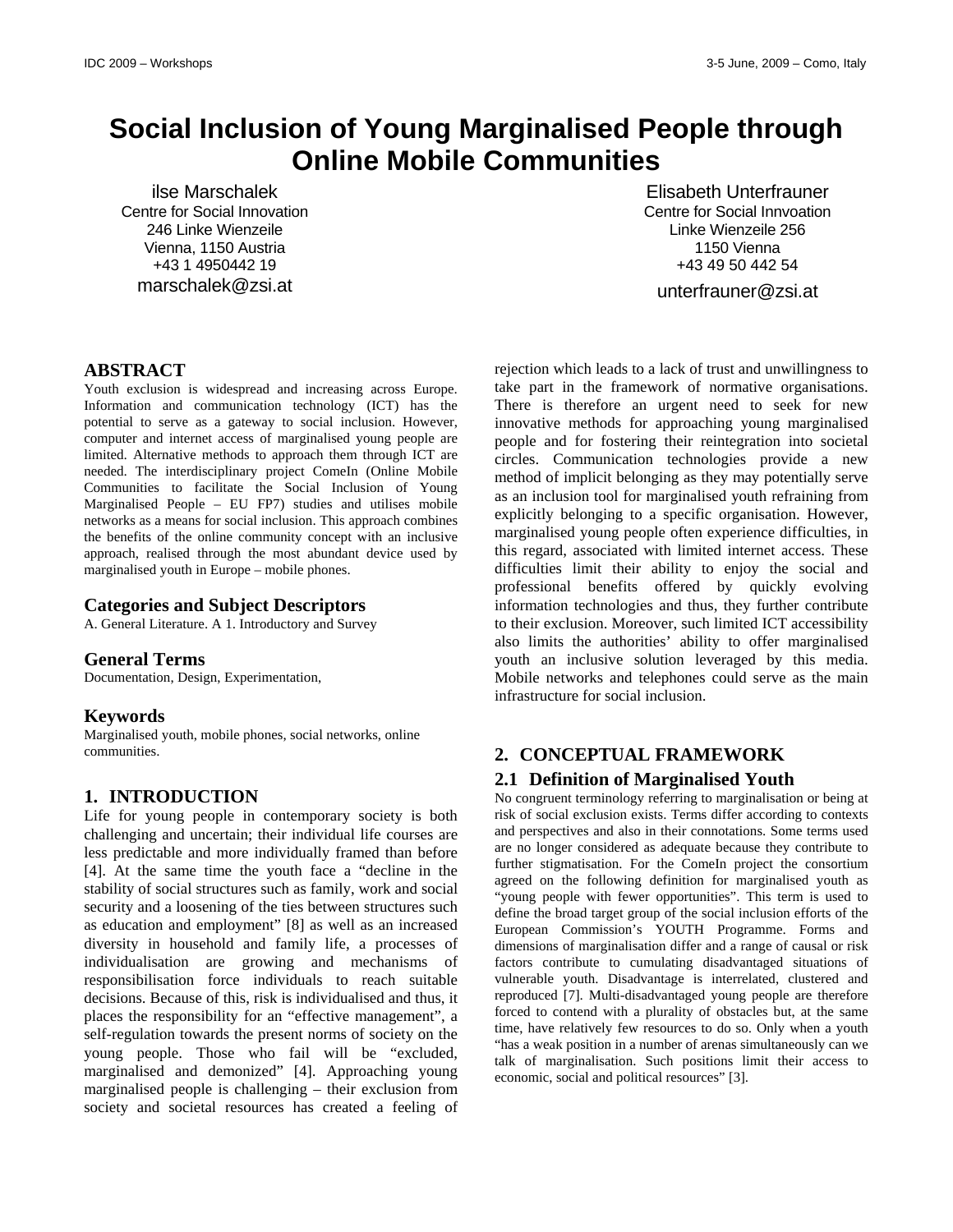### *2.1.1 ComeIn target group*

The ComeIn project focuses on marginalised young people aged between 14 and 21 years across Europe, affected by two broad but specific categories: Education and Economy – young people with educational and income determined barriers. Therefore the target group is defined as youth

- of compulsory school age but outside formal education
- post-compulsory school age and not in education, employment or training {NEETs} [2].

## **2.2 Statistics on marginalised youth use of mobile phone**

The mobile phone is central to the lives of young people of various social, economic, educational and cultural groups. In the UK, for example, 97% of female and 92% of male 11-21 year olds have access to a mobile phone [6]. A report published by Nestle's Social Research Programme utilised qualitative and quantitative measurements to explore the usage of mobile phones across youth. The study discovered that mobile phones are a vital tool for young people's social lives. Enhancing this social attribute of mobile phones by introducing online mobile communities, as it is intended to do by using the ComeIn platform, is expected to further serve the need of youth to belong to a community, both explicitly and implicitly.

Secondly, youth describe their phone as a part of their person and identity. More than four fifths of females, and seven out of ten males, 'could not bear to be without' their mobile phone.

Thirdly, managing mobile phone communication is partly perceived as a matter of performing a task but it is also a matter of expressing one's identity and style. The highly visible action of using the phone, and the ever-present need to be part of the virtual community and to have access to it, are more than just an effective use of a tool.

Finally, the mobile phone was found to give young people independence and privacy; it enables them to function in a world which is in their control. When thinking about MYP who face obstacles and are challenged day by day, such feelings of independence, privacy and control are expected to be valued by youths and empowering to the individual. The ComeIn project expects that by delivering inclusive content and a sense of belonging via the mobile platform, ComeIn will bestow these feelings upon marginalised young people.

# **3. METHODOLOGY**

# **3.1 Socio-scientific analysis of marginalised youth**

A conceptual and analytical framework for analysing marginalised young people lays the ground for future work in the ComeIn project. Firstly desk-top research builds a reflection and compilation of the state-of-the-art of research in this field. It starts with an analysis of different terms of marginalisation and of marginalised young people that are commonly used in academic literature. It also contains an assessment of access to and use of technology of marginalised young people. Particular attention is paid to the use of the internet in terms of the Digital divide

affecting underprivileged young people and to the use of mobile phones.

Secondly empirical results out of expert interviews and focus groups are used to identify particular problems related to marginalisation in its interplay with ICT. The pool of experts for the interviews is composed by both practitioners who are currently working with affected youth and academics who are involved in related research activities, either marginalised youth and/or the use of ICT. The results of focus group discussions with representatives of the ComeIn target group namely the marginalised youth themselves compliment and evaluate the theoretical results. Valuable conclusions drawn from the investigated topics help to specify requirements that should be met by the mobile platform of the ComeIn project.

# **3.2 Exploratory research of online**

#### **communities**

The analysis focuses on defining those aspects of online communities for marginalised youth which can be transferred to a mobile context. A review of the published literature identifies the common characteristics of successful online communities to assist the ComeIn project to attain its overall aim of designing and implanting a mobile platform for marginalised young people. The desk research identifies common characteristics in successful online communities which build the basis of group discussions later on.

The research also examines online communities which exist specifically for the 14 to 21 years age group and focuses on the existing use of online communities by young marginalised people.

A round table of practitioners will discuss the identified characteristics that will be expanded in the light of their opinions and experiences. The group consists of facilitators, technical developers, researchers and users. The discussion particularly emphasises on the transferability to mobile devices.

Focus group discussions with target group members who are active users of online communities ask for their perception of the uses and the limitations of results gathered before. Outputs are guidelines for a mobile online community including needs, requirements and priorities of users.

# **3.3 Content design**

An essential of today's online communities are multimedia additions to content which at times become the sole content of the community. In order to import the concept of lively online communities to the mobile dimension, a mobile networked media platform with a number of key technological elements needs to be developed. These elements include improved video streaming capabilities via mobile phones, adaptation of content to the mobile domain, management of- and access to- video files of multiple sources and the user interface. In order to attract the target group and allow them to feel "at home" in the environment of a mobile community, the opportunity to include and integrate video content is essential.

The added value of an online community to marginalised young people is focused on the use of a daily way of communication amongst marginalised young people. Users do not have to get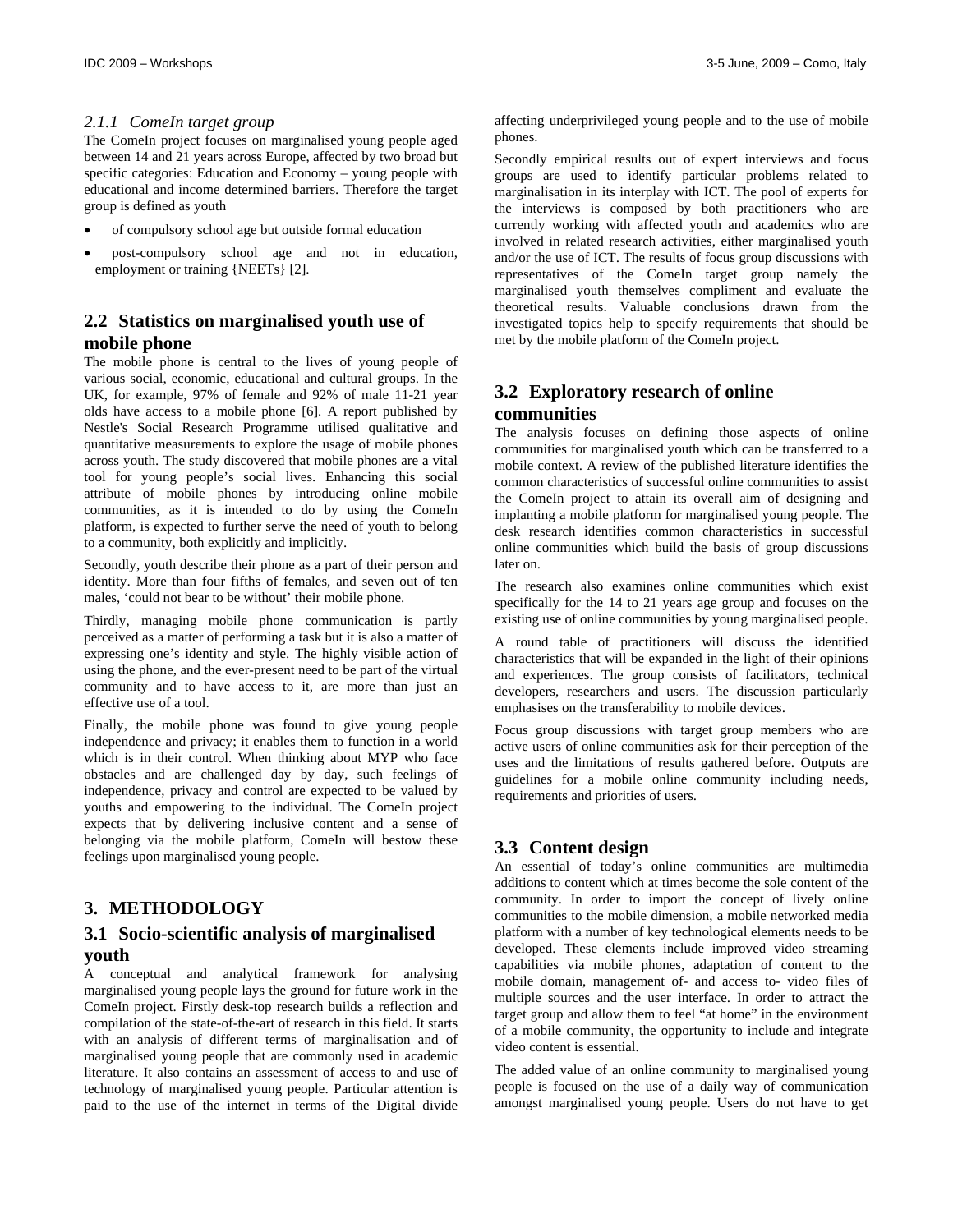used to a new platform, software, or protocol, so that we can work on their context, but from a different view and complementary objectives.

According to the focus of the ComeIn project and its target group of young marginalised people with educational and income determined barriers the project works on two exemplary contents: First concerning learning skills and second concerning selfentrepreneurship. The project applies two different content packages suitable for the use on mobile devices as part of an inclusive online community. The project works on the characteristics of the interface of the online mobile community and the characteristics of the interface of the content packages. Based on the exploratory research and literature reviews in previous project phases, an in depth analysis is carried out. Quantitative and qualitative methods are used to capture the user requirement and develop a needs analysis. Survey methods are specifically tailored to potential constraints of the target group. The survey takes place in the two participating project countries UK and Austria. Results of this survey will be discussed in additional focus groups that are organised in each of the participating project countries (see project participant's description below). A pedagogical framework, alongside the research guides the specification for the content of packages, and is iteratively refined by feedback from potential user groups.

An additional expert group discusses the possibility of adaptation of the content packages for use with marginalised groups in other European countries. Work is resulting in a final content specification which is the basis for the set up of two pilot content plots which are carried out by professional creative producers who are specialised on mobile contents.

### **3.4 Online inclusive communities for**

#### **marginalised youth**

The growth of free ubiquitous ICT supported by multinational corporations in retail outlets offers new opportunities for free internet access. In addition the expansion of web 2.0 services and the growth of internet sites like "YouTube" mean that the majority of under 30s are used to both viewing and contributing to new media. This is not simply a passive delivery market but a participative model. Despite this, some groups continue to be marginalised, and these young people are affected by an educational, cultural and digital divide. With the focus on NEETs in all European countries there is a need to develop vocational guidance, tools and enterprise services to satisfy the needs of marginalised young people who fall outside of the normal established systems existing within educational and other institutions. Cellular technologies offer new opportunities to provide information and services to young people, specifically to those who are on the edge of society. New pedagogies are developing with digital technologies which reflect collaboration, internalised thinking, reflection and iteration, but access to marginalised groups through cellular technology to date has not been part of these developments.

The ComeIn project maps the creativity and ingenuity that these young people daily demonstrate onto citizenship, parenthood and employment through the development of dynamic content accessible through cellular technology and online community.

Web based educational content proliferates, often providing distance learning which is little more than a delivery model offering a digital version of what can be achieved from the study of traditional texts with little flexibility, less portability and often at greater expense. Whilst "content push" models are the norm, interaction is often confused with participation and learning opportunities reduced to multiple choice questions or a small range of community tools which fail to recognise the changing culture of learning in the digital age. Internet literacy permits the user to become an active producer as well as receiver of content enabling interaction and participation online. The challenge for educators is to define emerging pedagogies in terms of 21st century skills where the ability to use new technologies and to shape social communication and interaction using a range of multimedia tools will define success in the future.

Research findings from the 4500 young people participating in Notschool.net has demonstrated that the most effective learning occurs where the learners' interests are aroused and their pathway meets their needs. In some ways the notion of delivery and community are in juxtaposition, since the social exchange in community supports discussions and dialogues leading to active participation in content related tasks. Learners benefit from community membership where they are involved in dialogue, exchange and collaboration.

Within a learning community, the learners gain more selfconfidence and control. The community provides them with the sense of a learning space with its shared experience of goals, cooperation and support. That sense of community serves to define a range of user-led and peer generated content with common characteristics. This in turn provides the scaffolding for the learning space. For this reason, generic and specific content packages will be developed which involve and reflect the needs of learners from the various marginalised groups identified.

### **3.5 User interface and user modelling**

Based on the socio-scientific studies, ComeIn develops a user interface research that will be integrated in the architecture of the online community. User models will be defined for each participating country and categorised to get the best match between the communities and user groups and the facilities provided in ComeIn.

Specific user requirements for the user interface to the online cellular community will be taken from worked out results concerning content and infrastructure needs. Then those requirements will be combined with widely accepted guidelines for development of mobile services user interfaces. As a result, different user interfaces will be specified and prototyped for mobile devices and will build the basis for new services discovery for the architecture.

The main target is to define functional specifications that model the user profile by describing the user preferences, needs and interests. In order to implement the features of the user modelling, the user data model that supports the information storage in the system will be defined. Knowledge-based techniques will be applied so as to build an intelligent module which inputs are the user tracking and context-awareness components. Ontologies for the user profile description (like AccLip) will be used to develop the module. These actions aim to personalise the system